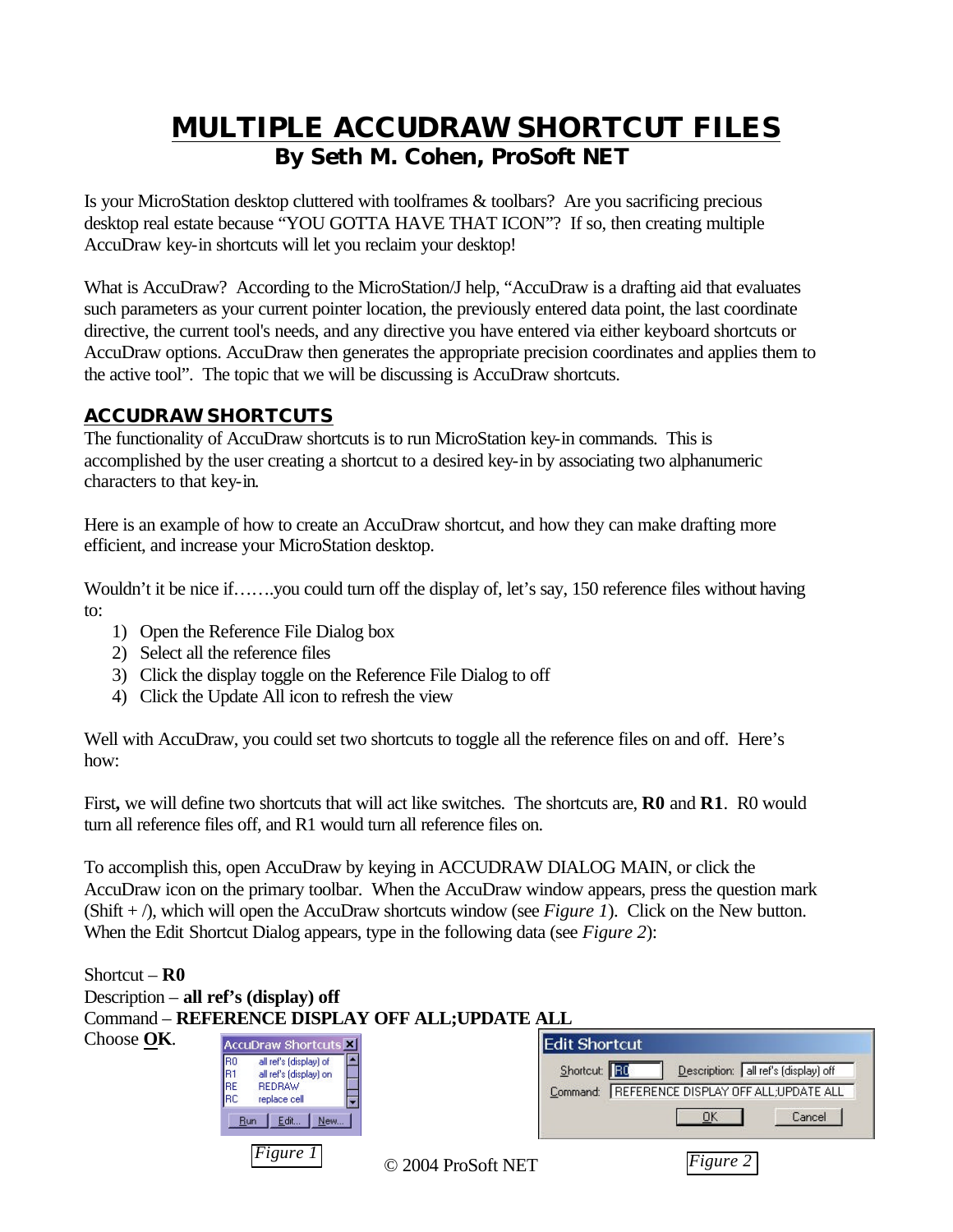For the shortcut that turns on all reference files, click the New button again but replace the Shortcut field with R1, and replace "OFF" (in the Command field) to "ON".

That's it! Now, when you want all 150 reference files turned OFF or ON, type R0 or R1.

Here are a couple of tips on using AccuDraw shortcuts:

- 1) For AccuDraw shortcuts to work correctly, the AccuDraw Window will need the "focus". To move the focus to the AccuDraw Window, the following can be done:
	- a. Press the ESC key
	- b. Assign the following key-in to a function key: ACCUDRAW DIALOG MAIN. Whenever you need focus in AccuDraw, press the Function Key.
	- c. To assure that the focus stays in the AccuDraw Window as much as possible, choose Workspace > Preferences > Category-Tools, and toggle the Auto-Focus Tool Settings Window OFF.
- 2) MStoys.ma\* is an MDL that adds the key-in commands ACCUDRAW ROTATE ELEMENT and ACCUDRAW SUSPEND. These key-in commands rotate the AccuDraw compass to the angle of any element and temporarily suspend AccuDraw, respectively.
- 3) You can string commands together by using a semi-colon(;). Doing this reduces the amount of "clicks" or movement that you will have to do with the mouse. An example of this would be: Shortcut - **CB**, Command - REFERENCE CLIP BOUNDARY;ALL;CHOOSE ELEMENT. This shortcut will clip the boundary of all reference files, after a fence is defined (and you don't even have to open the Reference File dialog or Reference tool box).

\*To obtain a copy of this MDL go to the following web address: http://www.mindspring.com/~rob.brown/microstation/mstoys/mstoys.html

# **"HEY SETH, WHAT ABOUT FUNCTION KEYS?"**

Now you might be saying "Why should I use AccuDraw? I could use function keys." Well one major advantage of AccuDraw shortcuts is that you can make shortcuts that make sense. Unlike using Function Keys (F1, F2, ALT+CTRL+F1, etc.) AccuDraw shortcuts can "sound" like the key-ins they are created for. For example the Copy command could be CO, the Rotate command could be RO, etc. Plus, you won't get carpotunnel syndrome from trying to activate the ALT+CTRL+Shift+F8 function key.

# **LIMITATIONS OF ACCUDRAW SHORTCUTS**

This is not to say that using AccuDraw shortcuts does not have its limitations as well. One limitation is that there is no way to have single letter and two letter shortcuts that begin with the same letter. In other words, you can't have a shortcut Z and ZW. Another one of AccuDraw's limitations is that you can only have up to two-character shortcuts. This limitation can be very frustrating when developing a list of shortcuts meant to improve your productivity. For instance, let's say you wanted to create a shortcut for the Copy command (key-in COPY EXTENDED). The obvious two-letter shortcut would be CO. What if CO were already taken? And CP? And CY? There is no way to get by this limitation of AccuDraw's functionality……….Until now.

# **MULTIPLE ACCUDRAW SHORTCUT FILES**

This brings us to the main subject of this article. How can we allow MicroStation to use more than two characters for shortcuts? The answer is simple. We can create a MicroStation BASIC macro that acts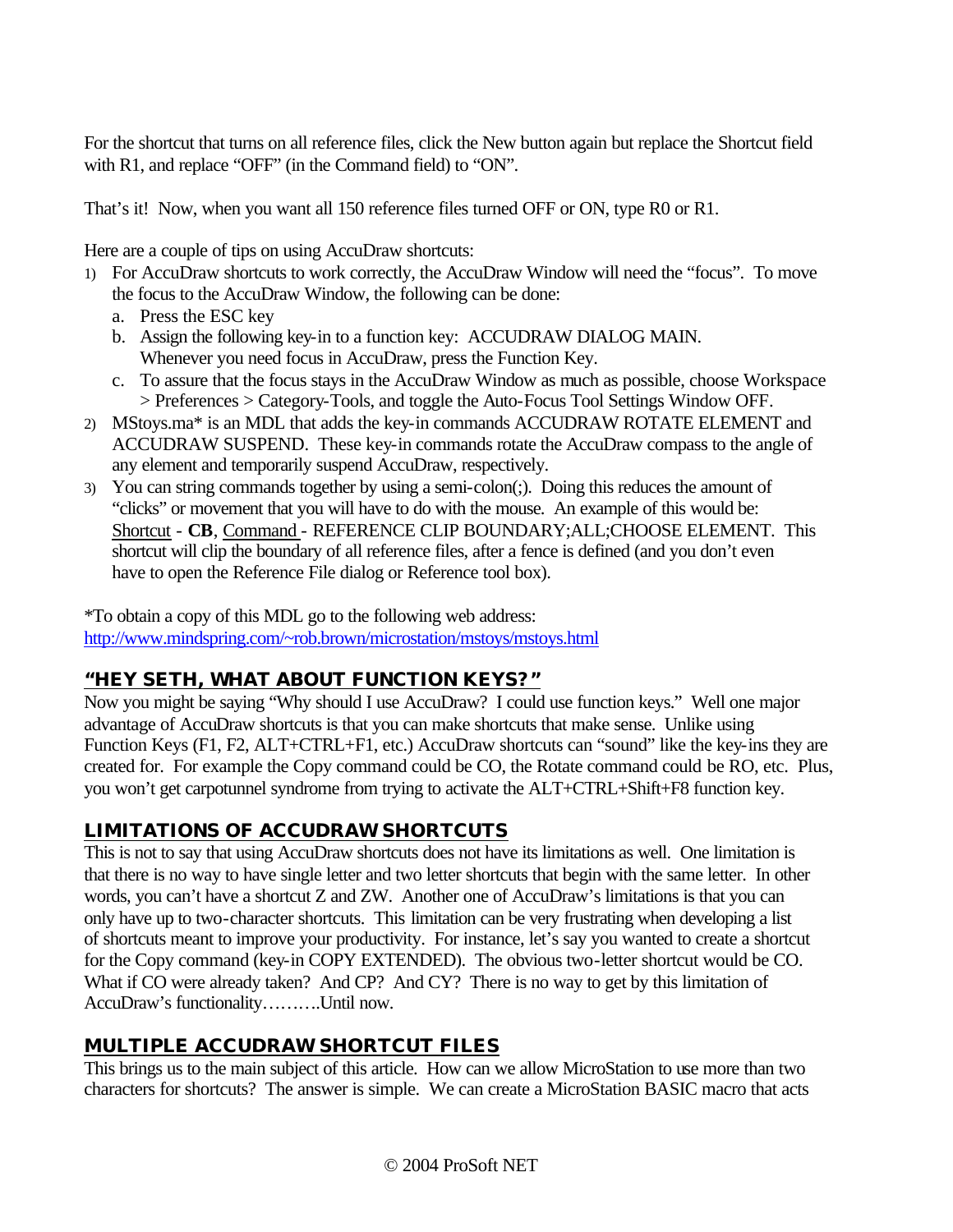like a switch, and loads another AccuDraw shortcut file for you. With help from a former fellow employee of mine, David Munro, P.E., a Project Engineer at CLD Consulting Engineers Inc. in Manchester NH, we created such a macro.

Here is the Macro:

'

'Shortcut.bas - Used to Load AccuDraw Shortcut files

'Assumes custom shortcut files are in location: 'c:\bentley\workspace\standards\data\ 'Command syntax: "MACRO SHORTCUT SHORTCUTS" 'where "shortcuts" is the shortcut file to be called.

- 1. Sub main
- 2. Dim status as Integer
- 3. Dim fileName as String
- 4. Dim strTemp as string
- 5.
- 6. MbeSendCommand "NoEcho"
- 7.
- 8. fileName = Command\$
- 9.
- 10. strTemp = "c:\bentley\workspace\system\data\" & fileName & ".txt"
- 11. status = MbeDefineConfigVar("MS\_ACCUDRAWKEYS",strTemp)
- 12. MbeSendCommand "ACCUDRAW SHORTCUTS READFILE"
- 13.
- 14. MbeSendCommand "Echo"
- 15. End Sub

You don't have to be a programmer to understand how the BASIC program is working. Here is a breakdown of the code. If you don't care to know, please feel free to skip to the section titled "*Getting The Files In The Right Place"*.

- 1) The first three lines (after Sub main) define variables.
- 2) Line 6 is very important for certain shortcuts. "No Echo" tells MicroStation not to display messages like "MACRO <macro file> LOADED " etc. in the message area (any messages in the lower right corner). By disabling the messages from appearing, the user has full sight of the current snap mode, selection set count, etc.
- 3) "Command\$" is a MicroStation BASIC command that returns a string representing the argument from the command line used to start the macro. In other words, any text entered after the key-in " MACRO <macro file>" will get sent to the Command\$ string variable, which I have equated to fileName.

Here is an example. Shortcut  $= C1$ Key-in = MACRO SHORTCUT COLORS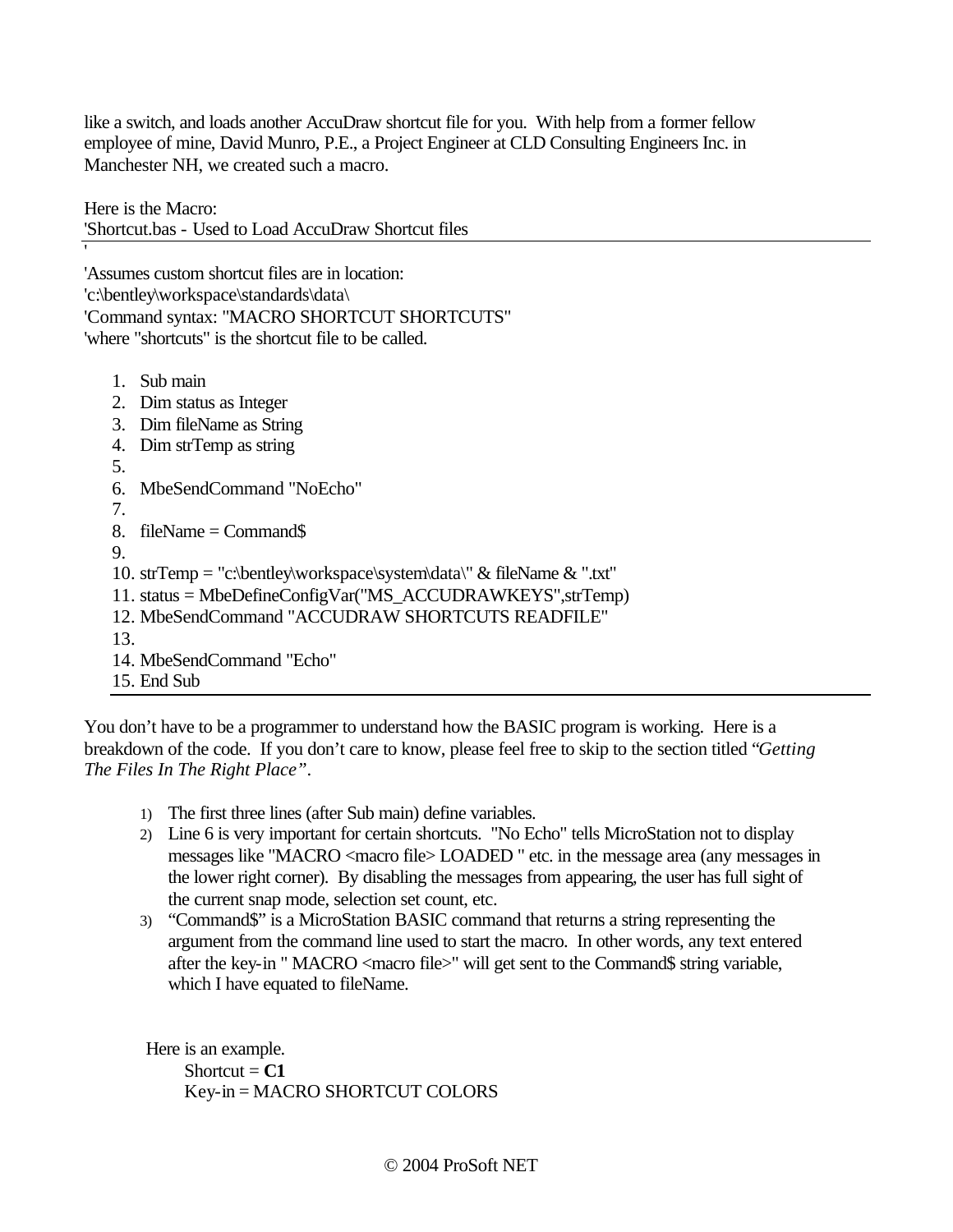This key-in runs the macro *shortcut.ba* and passes "COLORS" to Command\$. The macro then takes COLORS and stores it in the variable cmd.

- 4) Then, we define the variable strTemp to equal the path (default) of the shortcut files, and we append  $(\&)$  the contents of the cmd variable with a TXT extension. The TXT extension is added so we don't have to type .txt in every AccuDraw shortcut that we use to call another file.
- 5) Next we redefine the value of the MS\_ACCUDRAWKEYS variable to equal strTemp.
- 6) Then we Send a Command to MicroStation with the key-in ECHO, which re-initializes the messages display.

# **GETTING THE FILES IN THE RIGHT PLACE**

Now we need to look at where to put our AccuDraw shortcut file. A few questions need to be answered first.

- 1) Are you running a network setup (i.e. your workspace is located on a server) and users have roaming profiles?
- 2) Are you running a localized setup (MicroStation "out of the box")?
- 3) Will users be responsible for creating their own shortcut files or will one user maintain the files?
- 4) Do you wish to stay in the shortcut file that you call, or do you want to revert back to a "master shortcut file" once the shortcut loaded is executed (will expand on this later).

Here are some suggestions for implementing multiple AccuDraw shortcut files defined by each setup.

Network Setup using Roaming Profiles and The Master Shortcut File (preferred setup)

This setup requires that you create and store the AccuDraw shortcut files in the user's roaming profile. This is a great way to allow each user at your site to maintain/create their own shortcut files. This way, each user will create/assign shortcuts that make sense to them. Additionally, the user can log onto any machine in the network (with MicroStation loaded on the machine) and use their shortcut files.

The following is a list of items that will need to be changed/edited:

# **1. Initial definition of MS\_ACCUDRAWKEYS in a site configuration file.**

An example of this is: MS\_ACCUDRAWKEYS = \$(PROFILE)shortcuts/shortcut.txt The \$(PROFILE) variable, uses the WinNT environment variable \$(USERPROFILE) to expand the variable definition to c:\winnt\profiles\<user login name>\bentley\shortcuts\shortcut.txt. Be careful if you change over to Windows 2000 Professional, as the \$(USERPROFILE) variable is defined as c:\documents and settings\<user login name>.

### **2. Define the folder location of the Multiple AccuDraw Shortcut files.**

This is up to you where you wish the shortcut files to be located, but I recommend using the location that is already defined in step number one. The folder location defined in step 1 is c:\winnt\profiles\<user login name>\bentley\shortcuts\.

# **3. Place the macro in a path defined by MS\_MACRO**

Usually, a folder(s) exists on the network where macros are placed for all users to have access to. This folder is defined by the MicroStation variable MS\_MACRO. An example definition of MS\_MACRO is: MS\_MACRO > \$(\_USTN\_SITE)macros/. \_USTN\_SITE expands to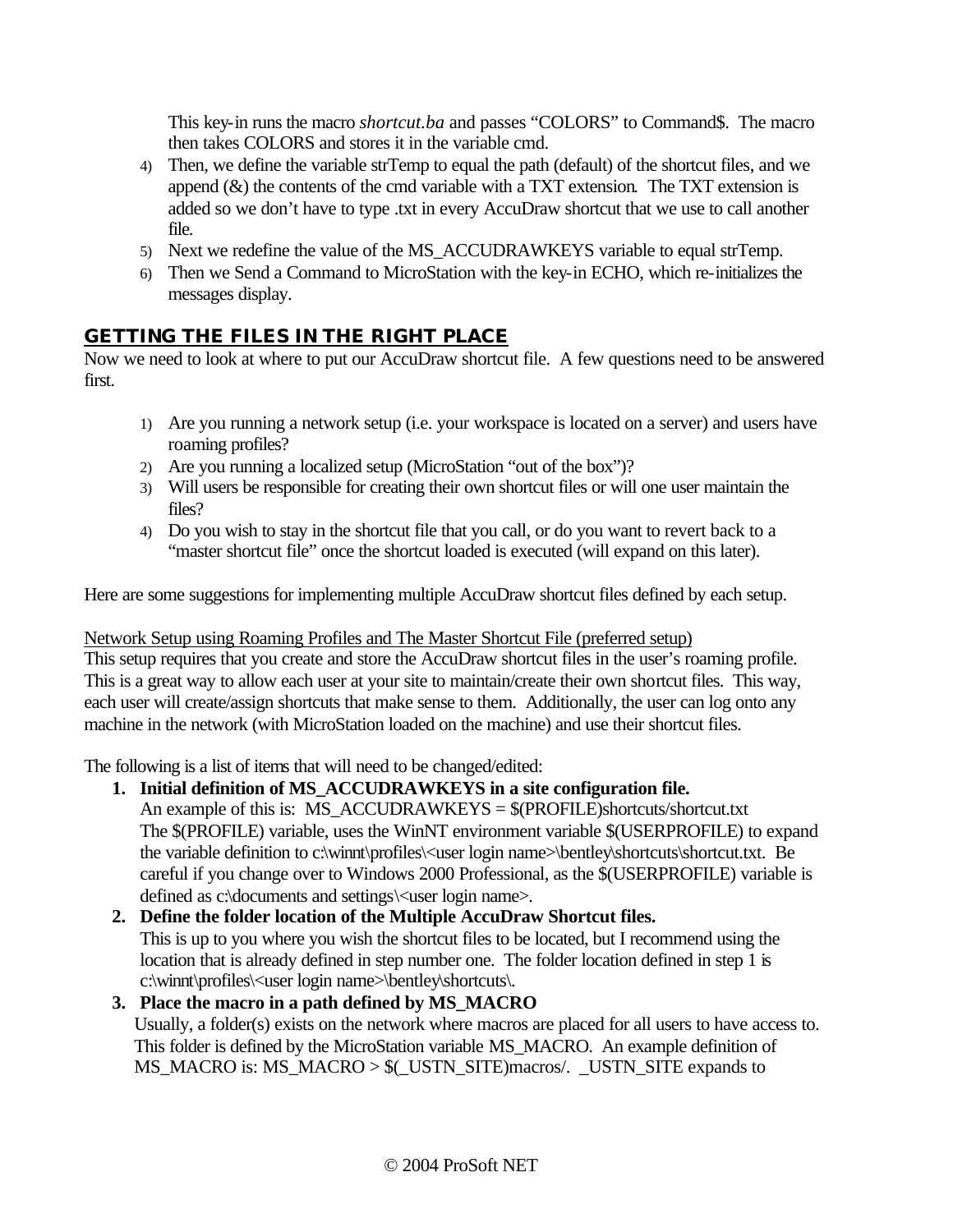\$(\_USTN\_WORKSPACEROOT)standards/. If you're not sure of what I am talking about, please call me (really, I mean it).

### **4. The strTemp variable in the macro.**

In the macro shown above, strTemp is defined as "c:\bentley\workspace\system\data\"  $\&$ fileName & ".txt". For the macro to find the shortcut files in the user's roaming profile, we must change strTemp to:

strTemp = "\$(PROFILE)\shortcuts\" & fileName & ".txt".

You also have the option to place the shortcut files in one location that only a certain group of individuals have access to. Then you can then set network permissions to allow which users will maintain and create the shortcut files. You still have to complete the steps above, except the definition of the location folder and the Master Shortcut file (Steps 1 and 2) are set to a folder that all users can share on the network.

Local Setup and The Master Shortcut File (using MicroStation "out of the box") The local setup is the easiest of all. The only requirement is to create/edit the AccuDraw shortcut files and place them in the default location defined by MS\_ACCUDRAWKEYS (c:\bentley\workspace\system\data). The only other requirement is that you place the macro in a location where MS\_MACRO is defined (c:\bentley\workspace\system\macros).

# **What do I mean by "The Master Shortcut File"?**

AccuDraw shortcuts and files can be setup in two ways:

- Method 1. Use a master shortcut file, and when the macro is used to switch to another file, each shortcut in that "switched file" will be created so that they switch back to the master shortcut file.
- Method 2. When the macro is called to switch to another file, the shortcuts in *that* file will be defined so that they *don't* switch back to the master shortcut file, rather the user stays in the file called and can create a commonly named shortcut in each file that switches back to the master shortcut file .

I know, this sounds a little confusing, but it's REALLY easy to setup. The table below helps better describe this:

# Method 1:

| <b>Example shortcuts in The Master Shortcut File (Shortcut.ixt)</b> |                           |                                                      |  |  |
|---------------------------------------------------------------------|---------------------------|------------------------------------------------------|--|--|
| <b>Shortcut</b>                                                     | "Description"             | <b>Command key-in</b>                                |  |  |
| "AR"                                                                | "Rotate to element"       | "ACCUDRAW ROTATE ELEMENT"                            |  |  |
| "AZ"                                                                | "Sets az=0 and dp -5k,5k" | "AZ=0;SELVIEW 1;RESET;DP=-5000,5000;SELVIEW 1;RESET" |  |  |
| "AT"                                                                | "Rotate top"              | "ACCUDRAW ROTATE TOP"                                |  |  |
| "BF"                                                                | "Wset add"                | "WSET ADD;WSET DROP;UPDATE ALL"                      |  |  |
| "C1"                                                                | "Color table shortcuts"   | "MACRO SHORTCUT COLORTABLES"                         |  |  |
| "CA"                                                                | "Change attributes"       | "MDL L CHANGEBY; CHANGE ELEMENT EXTENDED"            |  |  |
| "DI"                                                                | "Dialogs"                 | "MACRO SHORTCUT DIALOGBOXES"                         |  |  |
|                                                                     |                           |                                                      |  |  |

Example shortcuts in The Master Shortcut File (shortcut.txt)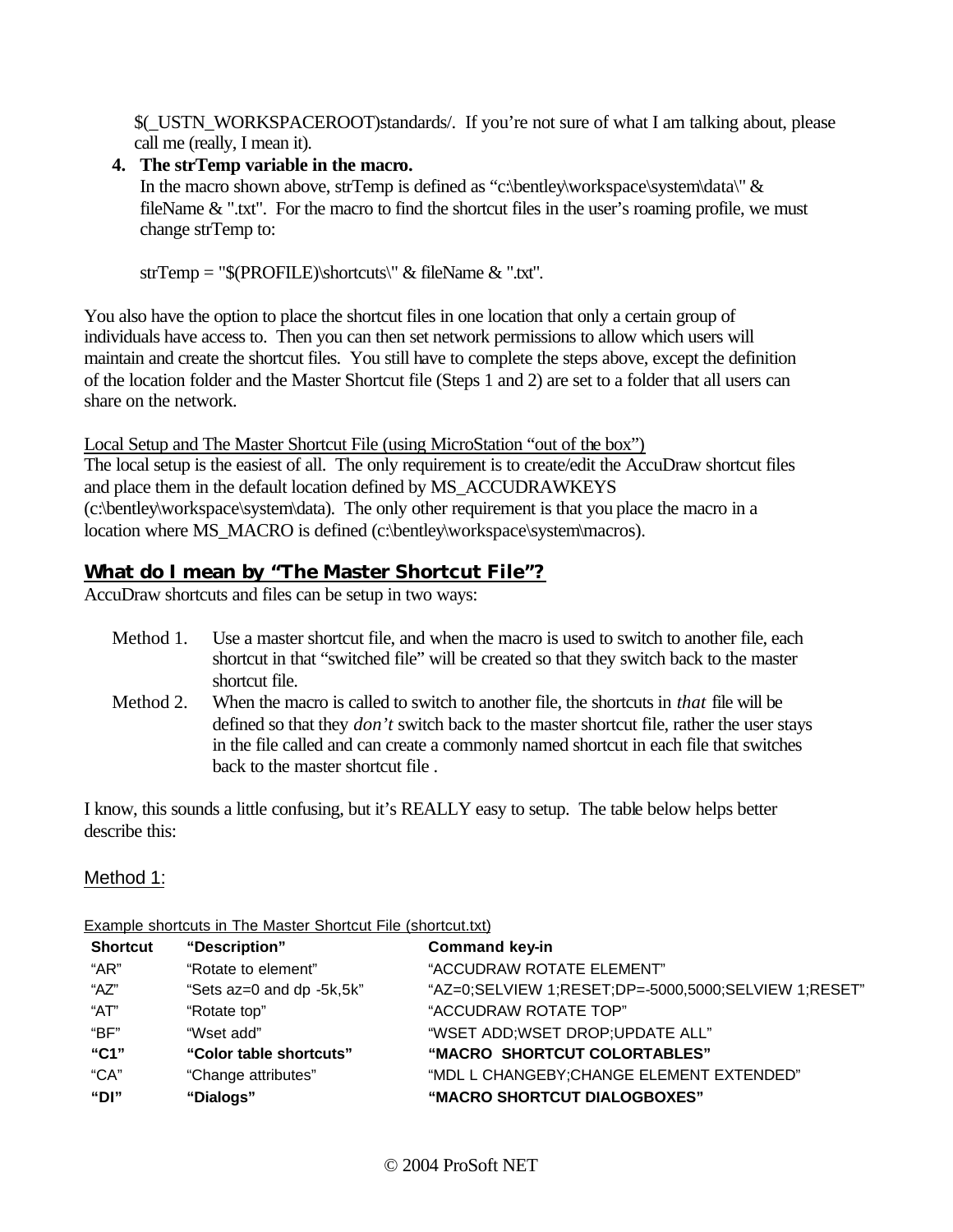#### **"MM" "Macro and mdl shortcuts" "MACRO SHORTCUT MACROSANDMDLS"**

*Note the shortcuts bolded. These shortcuts call other shortcut files via the macro.*

#### Example shortcuts in the dialogboxes.txt shortcut file

| <b>Shortcut</b> | <b>Description</b>  | <b>Command key-in</b>                      |
|-----------------|---------------------|--------------------------------------------|
| "CL"            | "Config variables"  | "MACRO SHORTCUT SHORTCUT; MDL L CFGVARS"   |
| "FK"            | "Function key menu" | "MACRO SHORTCUT SHORTCUT; DIALOG FUNCKEYS" |
| "FN"            | "Font settings"     | "MACRO SHORTCUT SHORTCUT; DIALOG FONT"     |
| "WU"            | Working units       | "MACRO SHORTCUT SHORTCUT; DIALOG UNITS"    |
| "ZZ"            | "Shortcut"          | "MACRO SHORTCUT SHORTCUT"                  |

*Note that all the shortcuts contain the key-in MACRO SHORTCUT SHORTCUT along with the desired shortcut. Additionally, the ZZ shortcut serves as an, "oops, I pressed the wrong buttons" shortcut, that restores you to the master shortcut file*

#### Method 2:

#### Example shortcuts in The Master Shortcut File (shortcut.txt)

| <b>Shortcut</b>                                                                     | <b>Description</b>             | <b>Command key-in</b>                              |  |
|-------------------------------------------------------------------------------------|--------------------------------|----------------------------------------------------|--|
| AR                                                                                  | ROTATE TO ELEMENT              | <b>ACCUDRAW ROTATE ELEMENT</b>                     |  |
| AZ                                                                                  | SETS AZ=0 AND DP -5K,5K        | AZ=0;SELVIEW 1;RESET;DP=-5000,5000;SELVIEW 1:RESET |  |
| <b>BF</b>                                                                           | WSET ADD                       | WSET ADD; WSET DROP; UPDATE ALL                    |  |
| C <sub>1</sub>                                                                      | <b>COLOR TABLE SHORTCUTS</b>   | <b>MACRO SHORTCUT COLORTABLES</b>                  |  |
| CA                                                                                  | <b>CHANGE ATTRIBUTES</b>       | MDL L CHANGEBY; CHANGE ELEMENT EXTENDED            |  |
| DI                                                                                  | <b>DIALOGS</b>                 | <b>MACRO SHORTCUT DIALOGBOXES</b>                  |  |
| MМ                                                                                  | <b>MACRO AND MDL SHORTCUTS</b> | <b>MACRO SHORTCUT MACROSANDMDLS</b>                |  |
| Note the shortcuts bolded. These shortcuts call other shortcut files via the macro. |                                |                                                    |  |

Example shortcuts in the dialogboxes.txt shortcut file

| <b>Shortcut</b> | <b>Description</b>     | <b>Command key-in</b>             |
|-----------------|------------------------|-----------------------------------|
| CL              | "CELL LIBRARY"         | "DIALOG CELLMAINTENANCE"          |
| <b>CV</b>       | "CONFIG VARIABLES"     | "MDL L CFGVARS"                   |
| CZ.             | "CUSTOMIZE"            | "MDL L CUSTOMIZ; CUSTOMIZ DIALOG" |
| DF              | "DESIGN FILE SETTINGS" | "MDL L DGNSET"                    |
| DS              | "DIMENSION SETTINGS"   | "DIALOG DIMSETTINGS OPEN"         |
| <b>FK</b>       | "FUNCTION KEY MENU"    | "DIALOG FUNCKEYS"                 |
| <b>FN</b>       | "FONT SETTINGS"        | "DIALOG FONT"                     |
| ZZ              | "SHORTCUT"             | "MACRO SHORTCUT SHORTCUT"         |

*Note that all the shortcuts contain the key-in MACRO SHORTCUT SHORTCUT along with the desired shortcut. Additionally, the ZZ shortcut serves as an, "oops, I pressed the wrong buttons" shortcut, that restores you to the master shortcut file*

#### **How do I find those key-ins?**

So, how do you find out all those key-ins? There are many ways to find out key-ins, but I am going to cover two, for brevity's sake: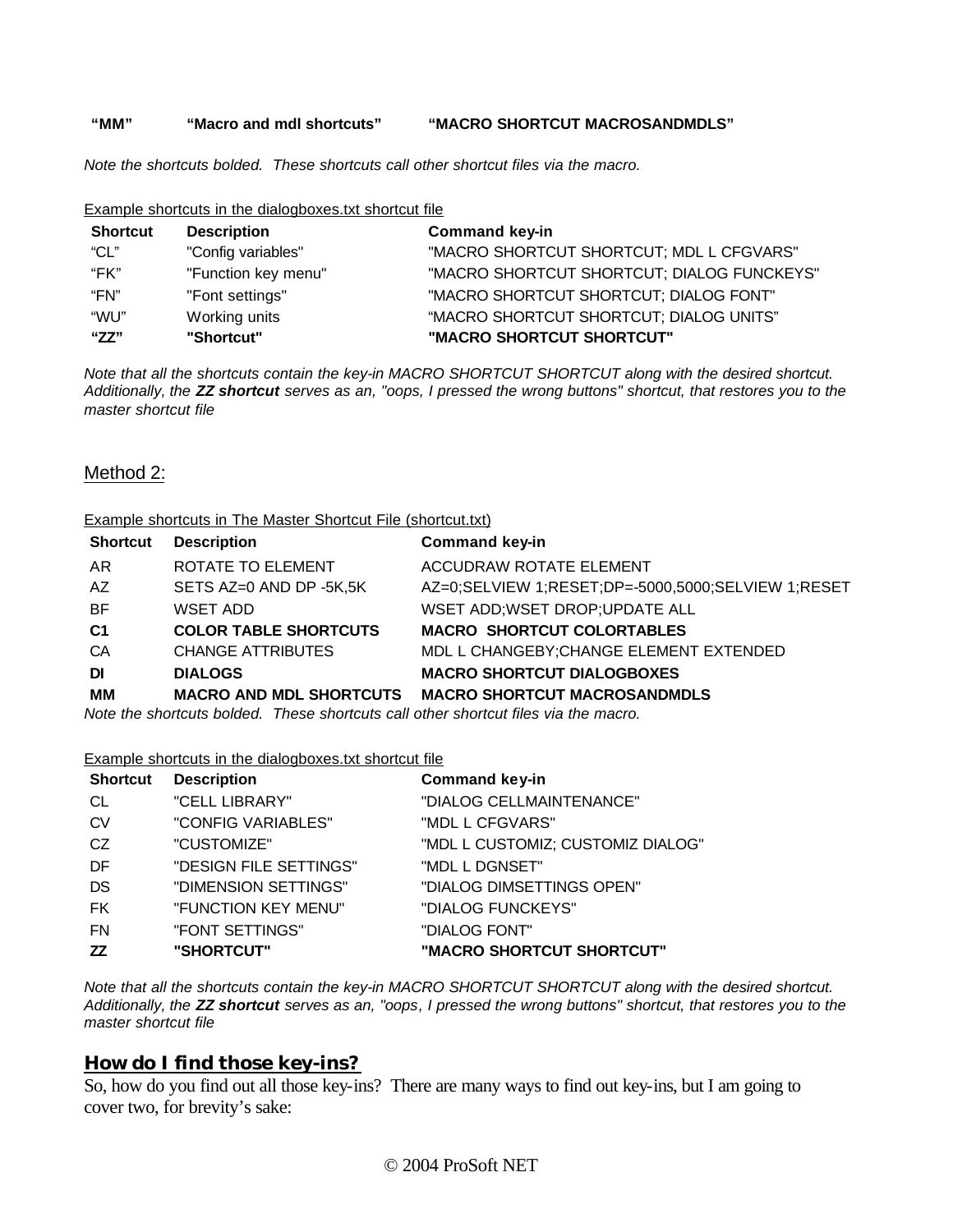- 1. An MDL utility called ALTKEYIN
- 2. Run the Macro Recorder tool

The first tool is an "Alternative key-in" to the MicroStation Key-In window. ALTKEYIN extracts any MicroStation key-in that you invoke by clicking on an item from the pull-down menus or from clicking an icon on a toolbox. ALTKEYIN "grabs" the key-in and populates the AltKey-In window (see figure 3).



*Figure 3*

To copy the key-in from the AltKey-In window:

- 1) Put the focus in the AltKey-In field
- 2) Press the Up and Down keys on the keyboard to cycle to the desired key-in(s)
- 3) Select the text
- 4) Press CTRL+C to copy the text to the clipboard.

Now you can create your shortcut by pasting the command syntax into the command field of the Edit Shortcut dialog box. So, you ask, how do I get a copy of this awesome utility? E-mail info@prosoftnet.com, and we will e-mail you the free ALTKEYIN utility.

The second way to find your desired key-ins is to run the Macro Record tool. Here are the steps:

- 1. Choose **Utilities > Create Macro…** from the MicroStation pull-down menu
- 2. Give the macro a name. Notice the Record Macro dialog appears (see figure 4)
- 3. Choose/pick the commands that you wish to extract
- 4. Click the Stop button on the Record Macro dialog to stop the macro from recording
- 5. Choose **Utilities > Macros** and notice the Macros dialog points to the newly created macro
- 6. Open the macro to see the key-ins that were invoked
- 7. Copy the desired key-ins to the command field of the Edit Shortcut dialog box or create a shortcut that runs your newly created macro